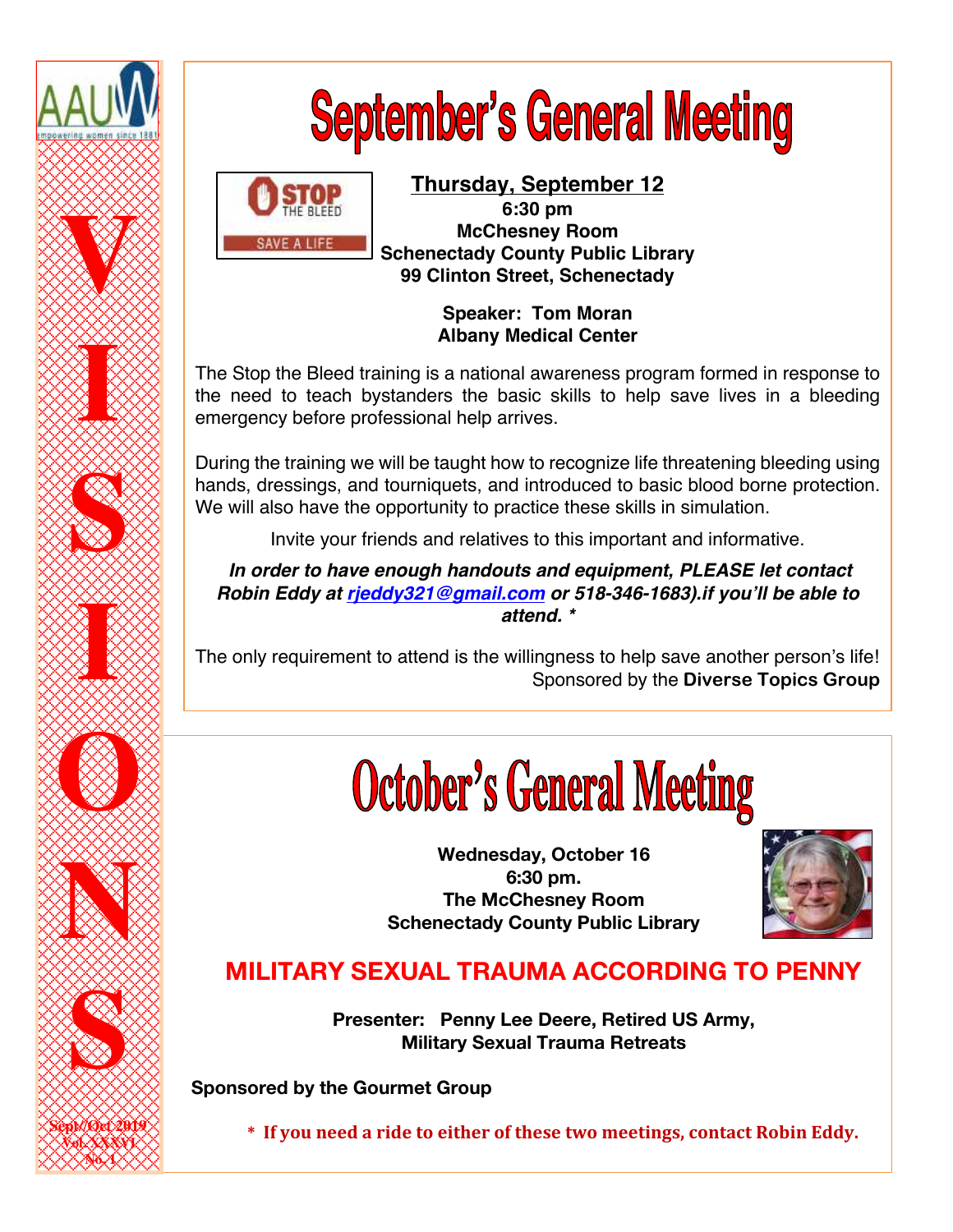# *Co-President's Message*

As we start our 2019-2020, our membership is down. We now have a total of 77 members which, for various reasons, is a loss of ten members.

Three or our life members died this year, Jane Golub, Karen Johnson and Evvie Currie. They all were active in promoting equality for women and rose to prominence in their individual professions. They were role models for us all.

Others had to drop out because of health reasons, leaving the area or because they weren't active in our branch activities and chose to let their membership lapse.

I always feel that supporting the mission is enough to justify my \$88 membership, but others do not. I always say that you are participating in an organization that is fighting for equal pay and equal rights for women, whether on the basketball court or the board room. Many of us do not realize the importance of this. Our \$88, which comes to less than \$7.50 a month, supports these efforts plus many more. For me this is so little compared to the friendships and bonds that AAUW creates in its members. By working together for the greater good, having fun and expanding our knowledge and skills is priceless.

So we have to make this evident to all our members and give them reasons to continue their memberships.

There are many opportunities for service within our Branch. Our general meetings are informative and our study and interest groups are fun and offer an opportunity for study on various topics. Contact either Bobbi or Robin if you can help arrange a ride to meetings for members who can't drive.

As we move forward in 2020, let us all get connected and support our Branch and make sure all our members are involved. *~ Bobbi Richardson and Robin Eddy*

# **Our Officers for 2019-2020**

Co-Presidents:  **Robin Eddy and Bobbi Richardson** Treasurer: **Karen Huggins** Secretary: **Ann Hicks** Program VP: **Mary Delory** Membership Vice-Presidents: **Jackie Mendini and Bobbi Richardson** Public Policy VP: **Eleanor Aronstein** Study & Interest Group: **Mary Delory** Newsletter: **Faith Weldon**

Circulaltion**: Pat Terry** AAUW Funds: **Susie Leon** Directory: **Julie Panke** Social Events: **Arlene Maranville and Carol Reynolds**  College Liason: **Robin Eddy**  Bylaws: **Robin Eddy** Nominating Committee:  **Recommendations from our members and Board**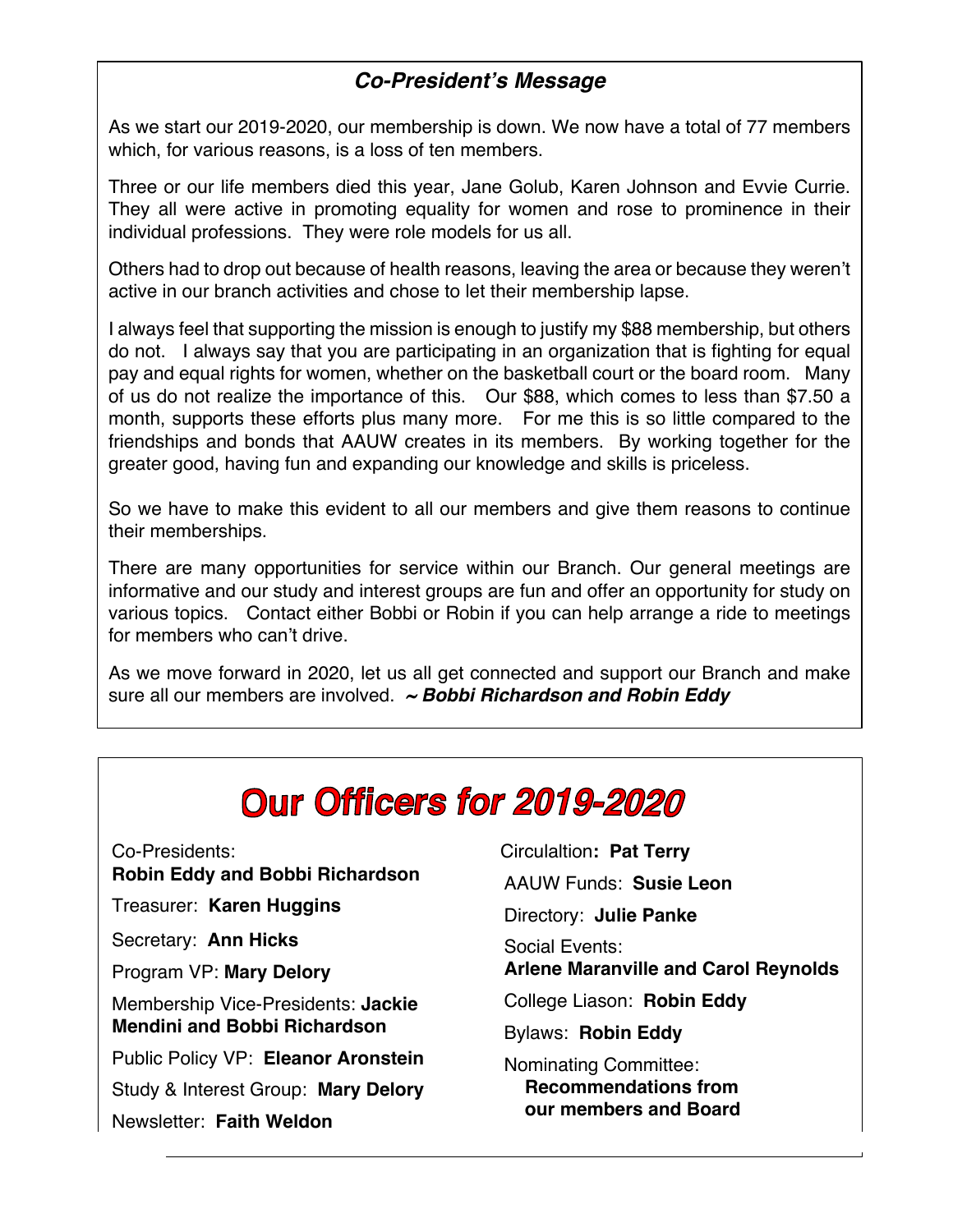# **Membership**

Thanks so much to those members who renewed their memberships by the June 30<sup>th</sup> deadline!

It is always an uncomfortable challenge to e-mail and call members with reminders. We print the directory in the summer, so it is a real push to have it accurate by the time of publication. If by chance your name is not included, we apologize but it will be printed in the newsletter for inclusion. We spend many hours trying to be accurate.

We also greatly appreciate all of you who returned your renewal application form. This helps us keep up to date on any new information. We are looking forward to another year of great activities at our General Meetings and Study and Interest Groups. ~ *Jackie Mendini & Bobbi Richardson*

# **AAUW's START SMART Workshop**

Demara Fredette, a member of our Schenectady Branch, led the START SMART Workshop at Union College on May 21 2019. There w a good turnout and students were actively involved in the discussion.



AAUW's START SMART workshop is designed to help college students learn realistic strategies in order to negotiate salaries and benefits for a new job. while gaining confidence in their negotiation style through facilitated discussion and role-play. During the workshop they learn:

- How to identify and articulate their personal value
- How to develop an arsenal of persuasive responses and other strategies to use when negotiating
- How to conduct objective market research to benchmark a target salary and benefits
- About the pay gap, including its long-term consequences

# **Directory Update**

 **Add the following info to your directory**

 Katherine Miller 1555 Dean Street Niskayuna 12309 (518)346-6681 knmiller@earthlink.com

# **Welcome to our AAUW-Schenectady Branch!**

*Amorette Fichtel*

7 Sandstone Drive Burnt Hills, NY 12027 (518) 399-8895 amoretteFichtel17@non.com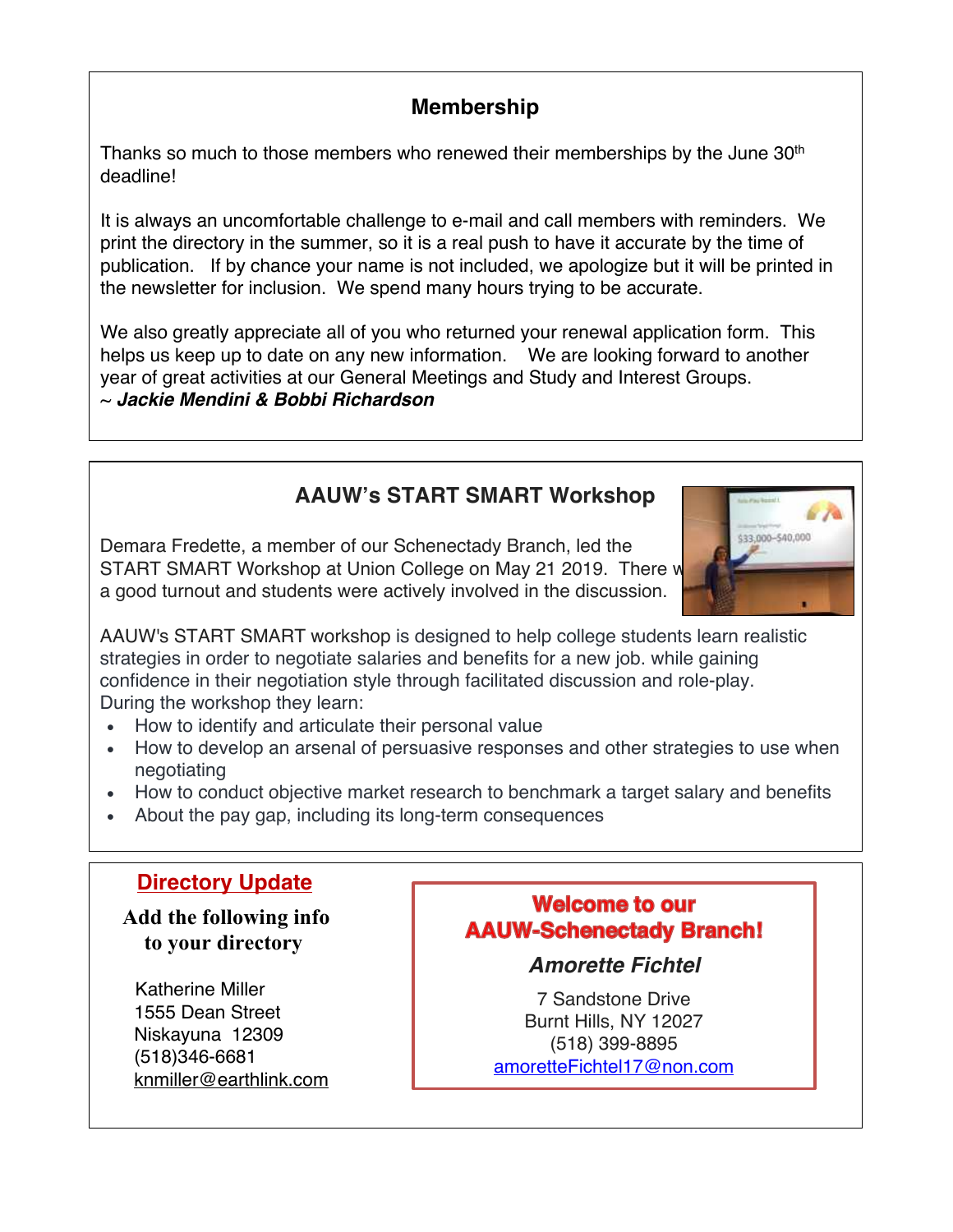# **Public Policy**

What are AAUW's Public Policy Priorities? Every two years, you - the members - have an opportunity to vote on issues which establish the slate on which AAUW will focus its advocacy efforts. The strength of the AAUW Public Policy Priorities is that these priorities originate with *input from the membership*. You - when you vote on issues - are helping shape the direction in which AAUW will move.

The 2019-2021 Priorities underscore AAUW's mission to advance gender equity for women and girls through research, education, and advocacy.

Basic to achieving its Public Policy goals is a strong system of public education that promotes gender fairness, equity, diversity and inclusivity, and address the barriers and implicit biases that hinder the advancement of women and girls. Implicit bias is a relatively new field of study and understanding how implicit bias works and what methods most effectively combat it is an important focus for achieving educational equity. However, AAUW advocated for access to educational programs for all women - as a basic right and an essential element for achieving both economic parity and a quality life.

To achieve economic security for all women, AAUW advocates strict enforcement of employment discrimination statues. AAUW advocates for programs which provide women with education, training, and support in the workforce, including non-traditional occupations. AAUW supports retirement benefits and pension programs. AAUW supports strengthening Social Security, Medicare and Medicaid. It opposes privatization of these programs. AAUW supports access for all women to a full range of health care services.

To achieve economic security for all women, AAUW advocates vigorous enforcement of employment discrimination laws. AAUW advocates programs which enable women to have both a career and a family life; programs which promote a work-life balance, including quality and affordable day care and paid family, medical leave. AAUW advocates programs which train women in entrepreneurship skills so that more women can become business owners and leaders.

AAUW advocates for women to have access to a full range of health and reproductive services, including self-determination concerning one's reproductive health decisions.

And finally, AAUW advocates for the passage of the Equal Rights Amendment.

AAUW - at the local, state, national level is an organization which supports education, employment and health policies which enable women to achieve their full potential. AAUW reflects your priorities and your input. ~ *Eleanor Aronstein*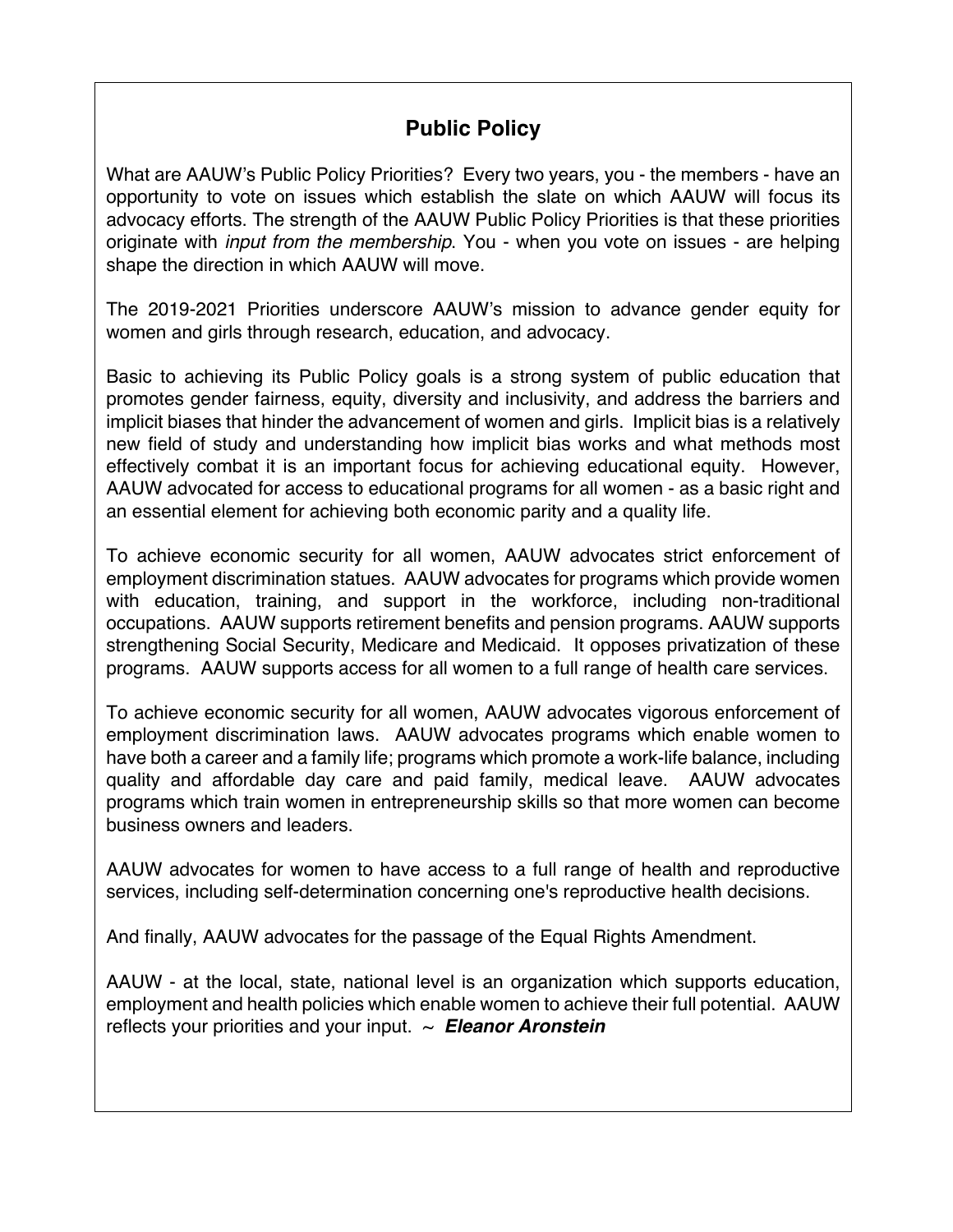# **Schenectady's Kids' Arts Festival**

The Schenectady Annual Kids Arts' Festival held the first Saturday in June was another huge success. Our Branch was one of many organizations that participated in this event. We had many children eager to decorate paper tote bags with their original designs. It was a wonderful experience to see the children of Schenectady enjoying a free day of creativity. I am so grateful for the help of Robin Eddy, Ann Hicks and Julie Panke. It would not have been possible without their assistance. ~ *Bobbi Richardson*





### *Our AAUW-SCHENECTADY WEBSITE*

- $\triangleright$  Misplaced your newsletter
- $\triangleright$  Want more information on National and State AAUW issues?
- $\triangleright$  Need a suggestion for a good book?
- $\triangleright$  Want to contact your legislator but don't know the phone number or email address?

Find your AAUW answers on our branch website!

# **http://schenectady-ny.aauw.net**

# **Mark your Calendar**

#### **Wednesday, Sept. 4 7:00 p.m.**

.

**Sept.-Oct.** Board Meeting, At the home of Bobbi Richardson 1417 Fox Hollow Road, Niskayuna

#### **Thursday, Sept. 12 6:30 p.m.**

General Meeting (see page 1) McChesney Room, SCPL RSVP: Robin Eddy

# **Friends of Schenectady County**

**Public Library BOOK SALE** 99 Clinton St., Schenectady **Sat. Sept. 28**, 9:00-4:00 **Sun. Sept. 29**, 12:00-3:00



## **Wednesday Oct.**

October General Meeting (see pf. 1)

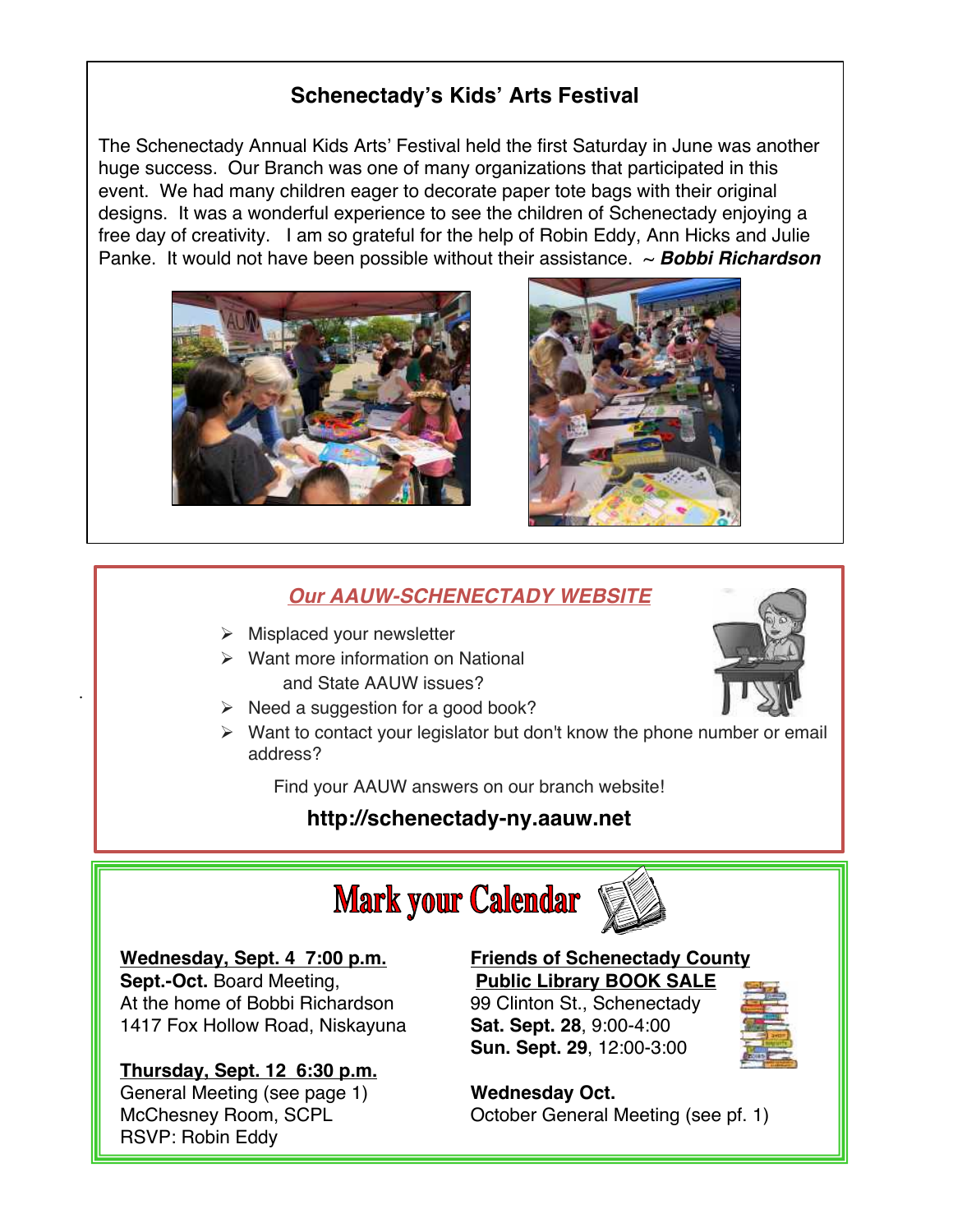## **Study and Interest Groups – September 2019**

#### **Book Chat**

Leader: Ellie Rowland (518-250-4302) Meetings on the 3rd Tuesday at 2:00 p.m. September  $17<sup>th</sup>$  2:00pm Book: **The Huntress** by Kate Quinn

Hostess: Shellie VanDerZee 35 Warwick Way, Schenectady

**October 15th, 2:00pm** Book: **Educated**

 by Tara Westover Hostess: Linda Ward 4028 Windsor Dr. Niskayuna

**Book Exchange 1** Leader: Pat Buczowsk No regular meetings

#### **Book Exchange II**

Leader: Ellie Rowland (518-250-4302) No regular meetings, Exchange will start 10/1

#### **Couples Gourmet**

Leaders: Faith Weldon (518-393-0048) Pat Terry (518-372-8431) **September 6th, 7:00pm** Theme: Morocco Organizers: Weldon/Terry

#### **October 11th, 7:00pm** Theme: Caribbean Organizers: Richardson/Mendini



If you know of someone who needs a ray of sunshine, who has been hospitalized or death, please contact Karen Huggins at 518 372-5128(h), 528 421- 6183© or khuggins@nycap.rr.com

#### **Diverse Topics**

Leader: Erica Berger (518- 377-7115) **September 12th 6:30pm** General Meeting **STOP THE BLOOD**, See page 1 Hostess: Robin Eddy

**October TBA 12:30pm** Lunch and Program at SCCC Culinary Hostess: Barbara Aldi

#### **Mah Jongg**

Linda Ward will contact members with dates and locations.

#### **Modern Literature**

Leaders: Joan Bergin (518- 399-1861) Mary Delory (518-269-0966) **September 9th, 7:00 pm** Book: **Finding Dorothy** by Elizabeth Letts Reviewer: Toni Walsh Hostess: Bobbi Richardson 1417 Fox Hollow Rd., Niskayuna Co-Hostess: Mary Delory

#### **October 14th 7:00 pm** Book: **Where the Crawdads Sing**

 by Delia Owens Reviewer: Bobbi Richardson Hostess: Pat Gregory 26 Central Avenue, Saratoga Springs Co-Hostess: Toni Walsh

#### *NEW GROUPS*

*If you would like to join a Bridge Group or have ideas for other groups, contact Mary DeLory at mdelory0718@gmail. com or 518- 393-681.*

#### **Quilting**

Leader: Gerri Pinkerton (518-346-4560) **September 24<sup>th</sup>**, 1:00 p.m. Program: Wool Felt Applique Hostess: Gerri Pinkerton 803 Dongan Ave, Scotia

#### **October 22nd**

Program:"Quilt Retreat" by Marguerite Pileggi Hostess: Pat Buczkowski 451 Ruby Chase Dr, Niskayuna

#### **Science Topics**

Leader: Dot Gray (518- 859-4420) Glen Eddy Senior Living Center, Niskayuna **No Meeting in Sept.**

**October 7th, 7:00pm** Program: TBA

#### **Varied Interests**

Leader will be contacting members with dates, programs and locations.

# **DO YOU ENJOY READING? READERS NEEDED!**

The **Book Exchange II** Study Group is looking for one book lover to join. You buy one book a year and pass it to another at the beginning of September. In exchange, you get a book passed to you. You do this the first of each month, September to May when your original book is returned.

**Book Chat** meets the 2nd Tuesday of each month at 2 pm at member homes, is looking for new members. INTERESTED? Contact the leader.